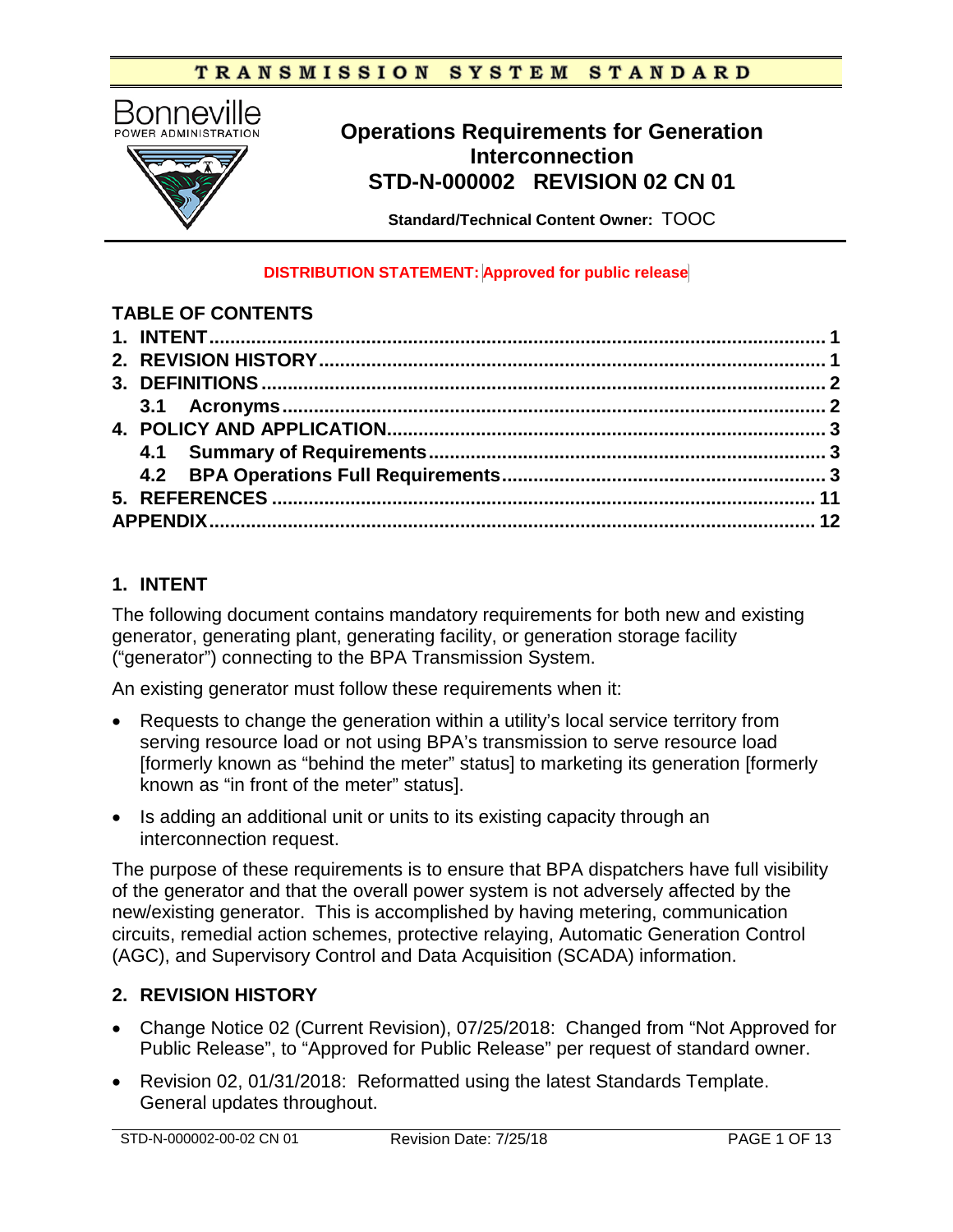- Revision 01, 2/6/2013: Major revisions including the requirement of providing a Voltage Schedule to Generator Operators.
- Revision 00, 4/13/2010: Initial development of the standard.

## **3. DEFINITIONS**

#### **3.1 Acronyms**

- **AGC:** Automatic Generation Control
- **AE:** Account Executive
- **AVR:** Automatic Voltage Regulator
- **BAA:** Balancing Authority Area
- **BAASA:** Balancing Authority Area Services Agreement
- **CSE:** Customer Service Engineer
- **CT:** Current Transformer
- **EA:** Energy Accounting
- **EIR:** Electric Industry Registry
- **EMS:** Energy Management System
- **iCRS:** Integrated Curtailment and Redispatch System
- **LGIA:** Large Generator Interconnection Agreement
- **LTW:** Limit to Wind
- **NERC:** The North American Electric Reliability Corporation
- **OCBR:** Operational Control of Balancing Reserves
- **OR90:** Operations Release from 90 Day requirement
- **POD:** Point of Delivery
- **POR:** Point of Receipt
- **PRD:** Project Requirements Diagram
- **PSC:** BPA Power System Control group (Field Telecommunications)
- **PSS:** Power System Stabilizer
- **PT:** Potential Transformer
- **RAS:** Remedial Action Scheme
- **RTU:** Remote Terminal Unit
- **SCADA:** Supervisory Control and Data Acquisition
- **SEMM:** Sequential Events Monitor Master
- **SER:** Sequential Events Recorder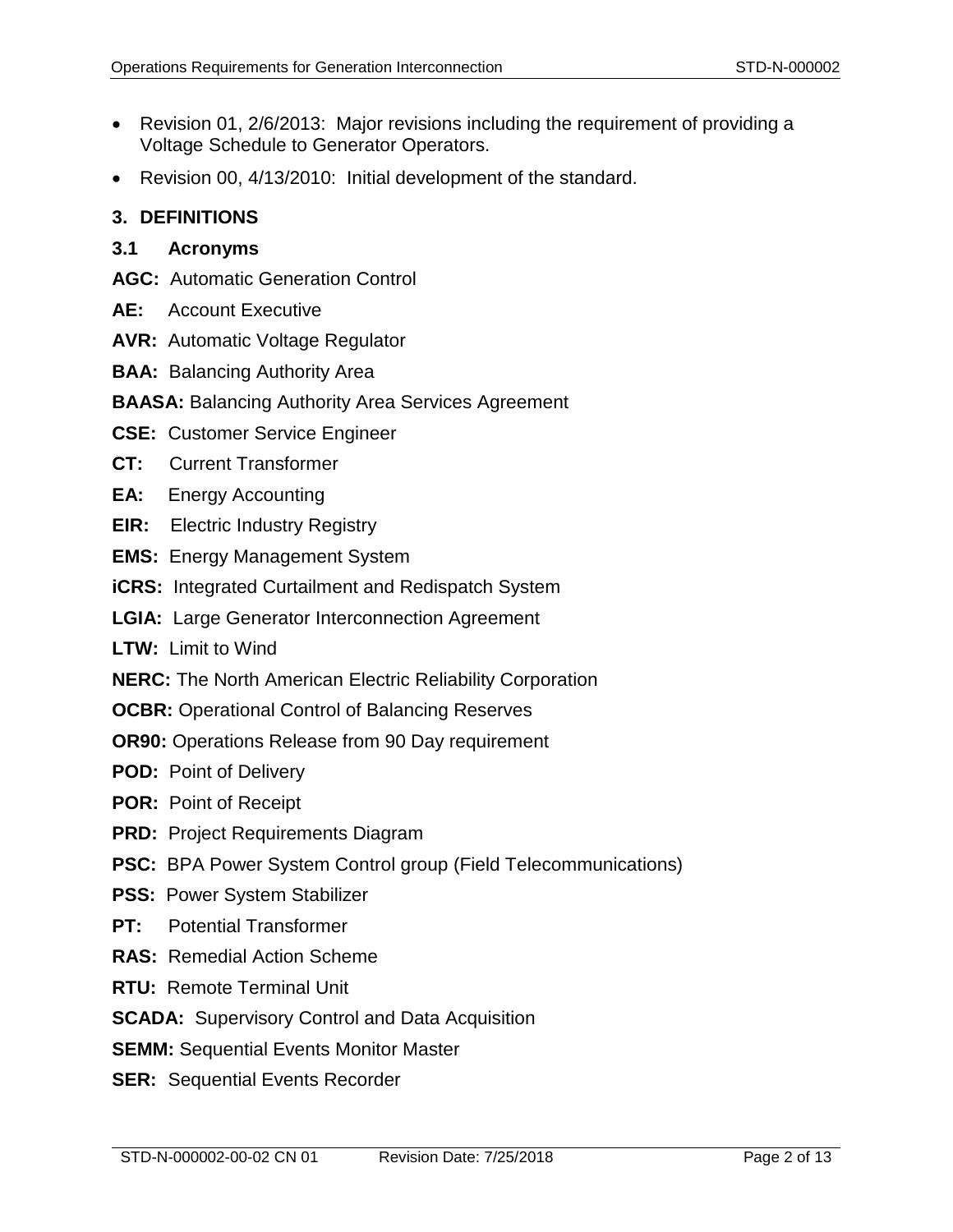# **SGIA:** Small Generator Interconnection Agreement

**TOP:** Transmission Operator

**WECC:** Western Electric Coordinating Council

# **4. POLICY AND APPLICATION**

# **4.1 Summary of Requirements**

- All generators with an aggregate nameplate rating of 3MVA and greater shall have working MW/MWh meters before being allowed to connect to the Transmission grid. These meter outputs will be visible to Dispatch, AGC, and SCADA.
- Generators with separate reactive devices shall send all available device status outputs to BPA via appropriate or available communication methods.
- Reactive capability of all generators will be sent to BPA. [Section [4.2.2.1\]](#page-3-0)
- The Final Meter Test associated with the affected generator must be scheduled and performed prior to scheduling power. [Section [4.2.4\]](#page-8-0)
- Once a generator has performed Initial Synchronization to the Transmission grid, the generator shall have 90 days to complete all BPA Operations requirements. [Section [4.2.5\]](#page-9-0)



See supporting document STD-N-000002-01-01 for a basic process outline.



# <span id="page-2-0"></span>**4.2 BPA Operations Full Requirements**

#### **4.2.1** *General Requirements/Notes*

Generators that are in BPA's BAA or connected to the transmission system where BPA is the TOP must follow BPA's outage and dispatch commands.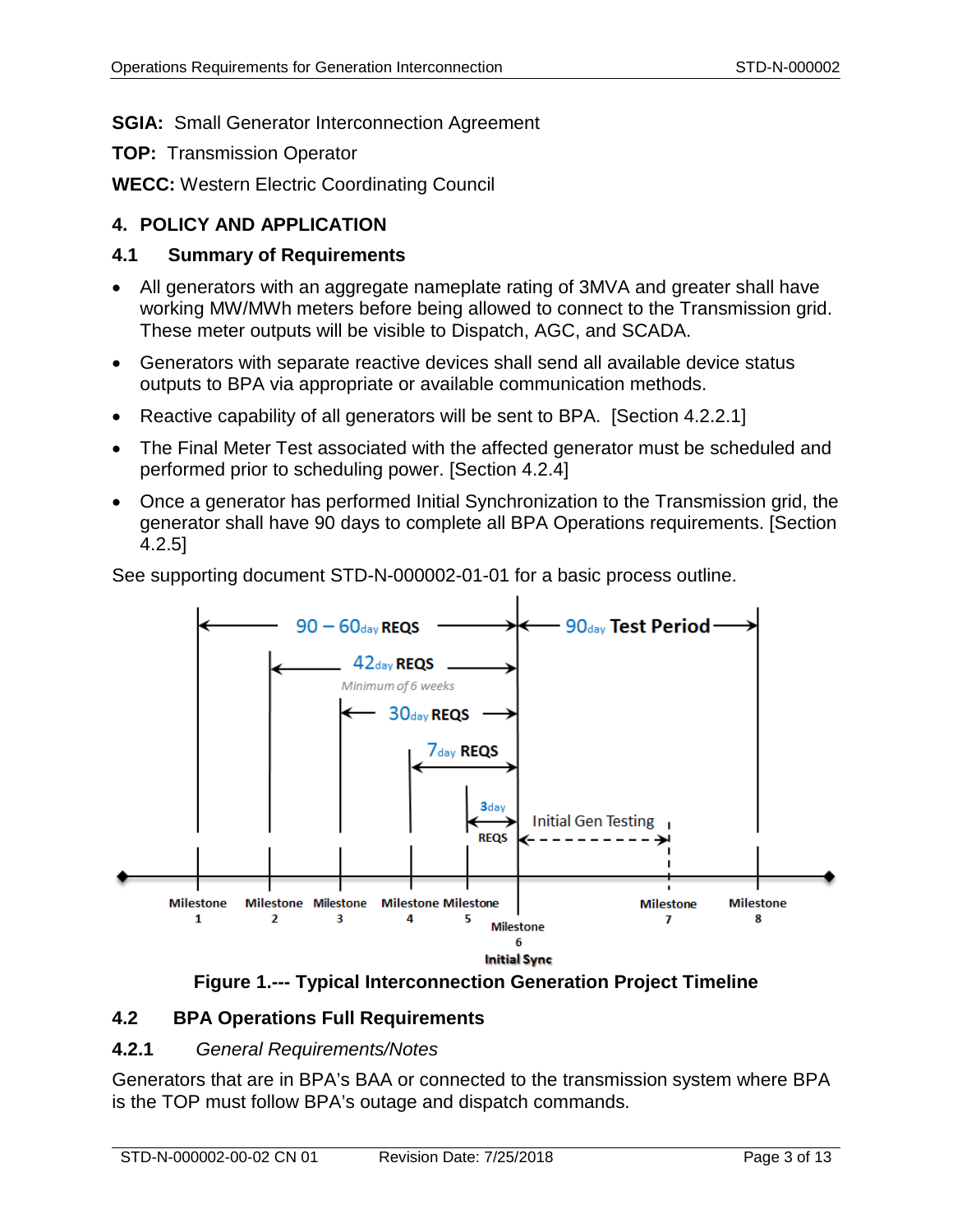The 90 Day Test Period [Section [4.2.5\]](#page-9-0), a part of the Interconnection Generation Project Timeline [\[Figure 1](#page-2-0) above], which contains the Initial Gen Test Period [Section [4.2.3.1\]](#page-7-0), reflects the period when all the BPA Operations requirements have been completed.

Specifically, the order of events leading to the 90 Day Test period is as follows:

- 1. Back Feed (also referenced as "In Service" date) energization
- 2. Initial Synchronization
	- A. Start of Initial Gen Test Period.

Start of BPA Operations 90 Day Test Period. (Note: The BPA Operations 90 Day Test Period is a 90 day count down timer.)

- 3. Final Meter Test
- 4. 90 Day Test Period

#### **Notes:**

- Any customer entity changes and/or ownership changes that require EIR changes, prior to the Initial Synchronization date and during the Initial Gen Test Period, may delay this process a minimum of six weeks.
- Although all affected generators are highly encouraged to complete all required BPA Operations requirements as outlined in this document, BPA Operations reserves the right to evaluate requests for extensions of the 90 Day Test Period on a case-bycase basis.

#### **4.2.2** *Pre-Synchronization Requirements*

All 90-60 day requirements shall be completed before a generator can proceed to the subsequent milestones.

#### <span id="page-3-0"></span>**4.2.2.1** 90-60 Day Requirements (Milestone 1)

The following are a list of requirements to be met within 60-90 days prior to Initial Synchronization:

- The applicable interconnection agreement [e.g. LGIA, SGIA or BAASA] document will be signed prior to Back Feed, but preferably not less than 60 days before the Initial Synchronization date.
- A customer coordination meeting or conference call involving the appropriate BPA CSE, BPA Transmission AE representatives from BPA Operations and representatives from the GO/GOP shall be conducted. The results of this meeting will help determine the generation levels for testing purposes.
- Any applicable RAS NERC requirements will be met during this period, if needed. This includes the WECC level review of design. The BPA *RAS Operating Requirements* documentation contains additional information on applicable RAS requirements for BPA Operations.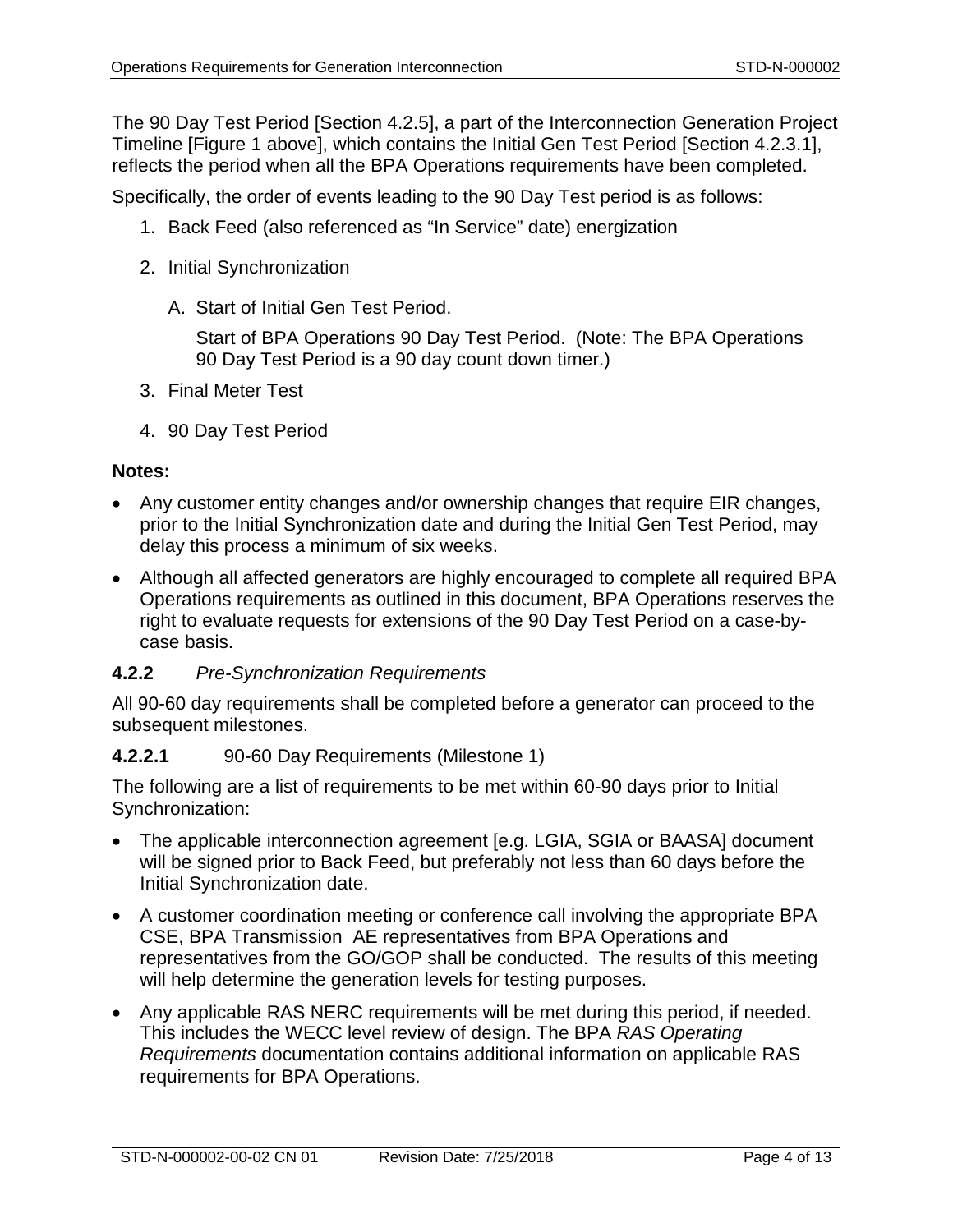- The developer associated with the generator will supply all required technical data concerning the plant to the BPA Transmission Planning/ BPA CSE representative who will distribute the data to appropriate representatives in BPA Operations Planning, BPA Operations Control and BPA Grid Modeling organizations. This data will include, but not be limited to, the following:
	- o Generator Max output,
	- o Reactive capability,
	- o Line impedances/ratings,
	- o Breaker configurations,
	- o Final plant substation one-line,
	- o Generator Reactance and Time Constants,
	- o Exciter, Governor, PSS and Step-up Transformer Parameter data,
	- o Generator protective relays and settings.

# **4.2.2.2** 42 Day Requirements (Milestone 2)

The following are a list of requirements to be met within 42 days prior to Initial Synchronization:

- The organization representing the generator will submit an EIR application to register the generator Source/Sink and POR/POD names a minimum of 6 Weeks before Initial Synchronization.
- All generators subject to OCBR or OMP will submit an iCRS application for "Security Officer" and "Generation Advisor Users" (or update its existing applications with the new generator) 6 weeks before Initial Synchronization.
- Any registration, i.e. name changes, may immediately push back the synchronization time by 6 weeks.
- The BPA Communications Test and Energization representative at the Control Center will supply a complete SCADA points list to the BPA Energy Management System SCADA representative during this period.

# **4.2.2.3** 30 Day Requirements (Milestone 3)

The following are a list of requirements to be met within 30 days prior to Initial Synchronization:

- The BPA Field Communications (PSC) group that has jurisdiction over the affected generator location will verify that all non-BPA installed communication systems conform to BPA standards and design practices.
- All new communication systems will be "burned in" for 30 days prior to Initial Synchronization during the *30 Day Turn-up Period*.

The appropriate BPA Field Communications (PSC) personnel will have released all equipment to BPA Operations.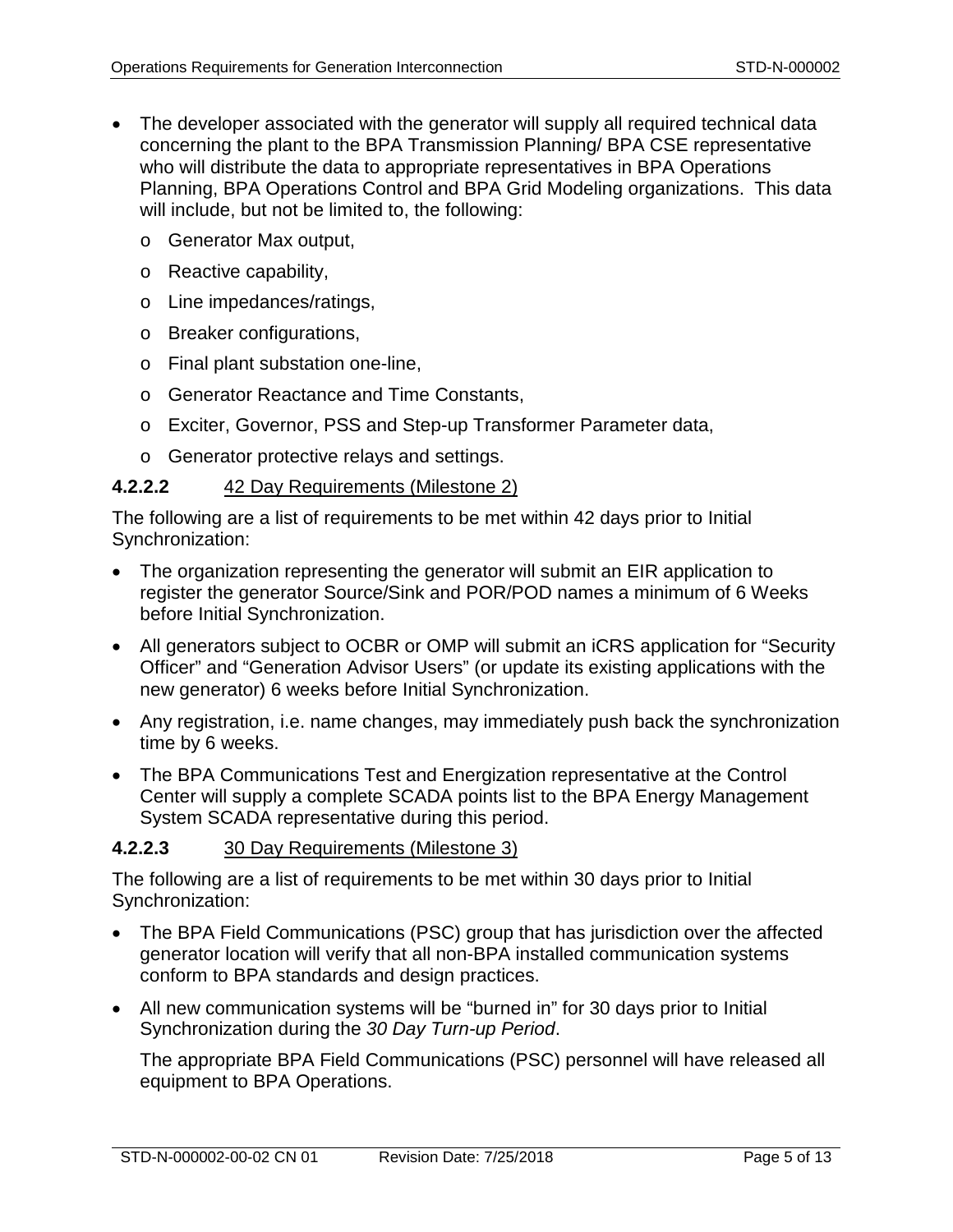The generator will receive its generation limit from BPA Operations for the Initial Gen Test period [Section [4.2.2.1\]](#page-3-0).

• The generator shall provide a 24/7 contact list.

## **Notes:**

- o The contact list shall include actual plant operators or dispatchers with the capacity to perform immediate operational actions.
- o The contact list shall be provided to BPA Dispatch a minimum of 30 days before Back Feed. This is to allow the dispatchers time to verify that all supplied names and phone numbers are correct.
- o Any updates to the 24/7 contact list shall be provided to BPA Dispatch and BPA Real-time Scheduling.
- A Voltage Schedule may be issued by BPA to the generator operator, depending on the location, electrical connection and size of the generator:
	- o If required, BPA will provide a time-of-day voltage schedule or a minimum/maximum voltage range with a target voltage. As a registered TOP, BPA is required to direct the GO/GOP to comply with the voltage schedule.
	- o The generator must operate in automatic voltage control mode (AVR in service and controlling voltage).
	- o Synchronous generators must have their PSS in service. If for any reason AVR or PSS becomes unavailable, the GO/GOP must notify BPA Dittmer Control Center AGC Generation Dispatcher and follow applicable NERC Standards/Requirements.
	- o To the extent practicable, the voltage schedules that BPA prepares shall not require voltage support from the generator that is greater than the voltage support that BPA requires from other comparably sized generating facilities that provide effective voltage support to the area in which the generator is located. BPA will periodically (annually at a minimum) modify or update the voltage schedule and post to the BPA external web page.
	- o Generators will be notified that the voltage schedule has been modified as changes occur or, at a minimum, notified of the voltage schedule once near the beginning of each calendar year via email. The GO/GOPs will be directed to the BPA external web page. GO/GOPs should follow this voltage schedule until notified otherwise.

# **4.2.2.4** 7 Day Requirements (Milestone 4)

The following are a list of requirements to be met within 7 days prior to Initial Synchronization:

• All applicable generators shall have installed and tested the "Gen Breakers Trip" command.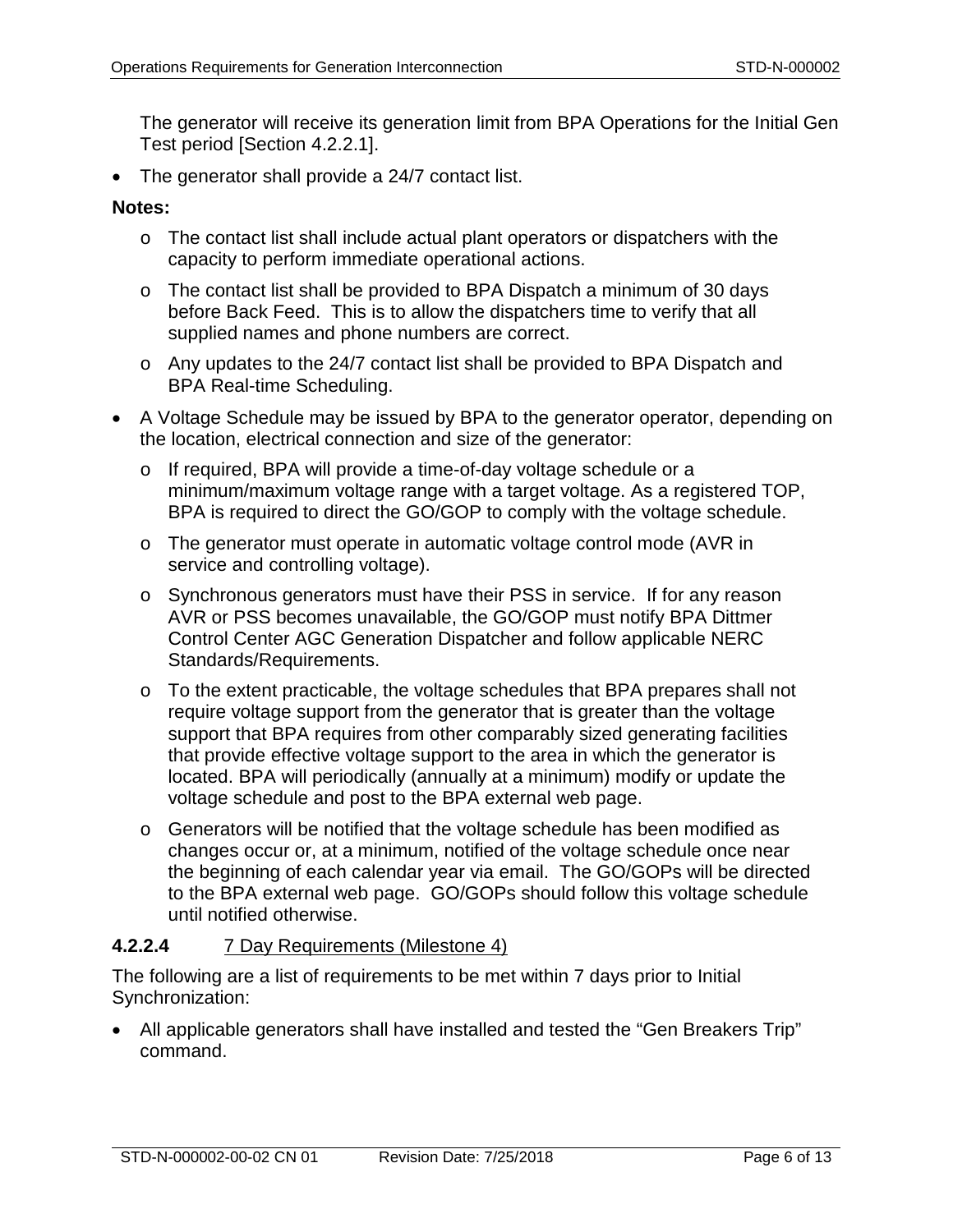"Gen Breakers Trip" command is a signal that the generator provides to BPA that will effectively disconnect the generation from the system. This requirement will be documented in the PRD and will be called the "Gen Breakers Trip" command.

- RAS will be installed, tested and released to BPA Operations. This includes:
	- $\circ$  A functional test that trips the appropriate circuit breakers that isolate the generator from the transmission grid from each RAS controller.
	- o Testing of applicable SER/SCADA alarms.
	- $\circ$  The generator will be made aware of its post RAS trip event requirements.
	- o Verification of situational awareness/ICCP indications for RAS.
	- o Perform AGC Suspend test (if applicable) to the Balancing Authority that operates that generator.
- An initial meter test will be performed.
	- o The site MW/MWh meters will have had an initial test performed. The test will use injected values to simulate full scale calibration & polarity of an actual line value.
	- o Until BPA successfully performs an initial meter test, the plant will not be allowed to proceed to Back Feed and Initial Synchronization.
- All site equipment will be installed and have passed all required initial/in-service tests.
	- o This will include all relays, RTU's, Gen Breakers Trip controls, CTs, PTs, meters, and communication equipment.
	- o All relays and associated communication equipment will have been released to BPA Operations.
- The GO/GOP and applicable Transmission AE or Transmission CSE will coordinate with BPA Operations to ensure all Initial Synchronization requirements are being met.
- The generator will be made aware of all generation operational requirements by the appropriate BPA Transmission AE or BPA CSE. These shall include but not be limited to:
	- o How to call for contingency reserves.
	- o How to schedule.
	- o Points of contacts for BPA Operational requirements

#### <span id="page-6-0"></span>**4.2.2.5** 3 Day to 1 Day Requirements (Milestone 5)

The following are a list of requirements to be met within 1-3 days prior to Initial **Synchronization** 

• All required EMS applications will be operational. These include: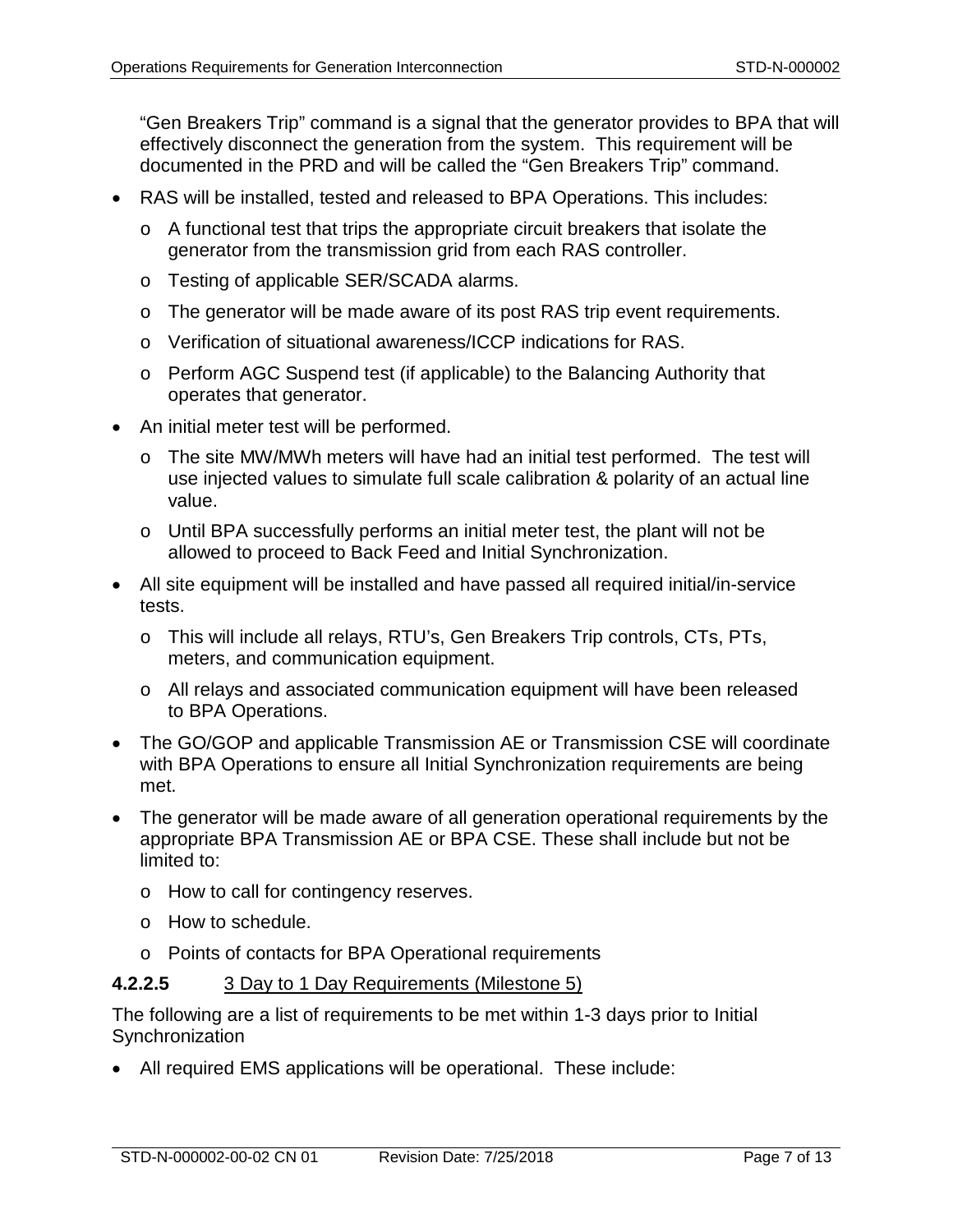- o SCADA displays will be finished, show the current meter values, and possess the ability to perform the "Gen Trip" Command. (Ability to open the plant breakers for wind farms only)
- o kWH system will be connected and receiving data from the MWh meter for applicable generating plants.
- o EA Application will be populated with the output of the MWh meter.
- o AGC system will be linked with the correct real time meter data.
- o LTW signaling system (for wind farms) will be fully connected and tested. This does not mean that the system will be fully integrated into both control centers; i.e., the software and hardware implementation do not have to be operational but the hardware has to be in place and tested. In order for the generator to be released from the 90 day requirement, the LTW communication system must be fully integrated and in operation.
- RAS SCADA display operational.
- Generators greater then 50MW will have the Gen Inter-Control Center Communications Protocol (Gen-ICCP) system running.

#### **4.2.3** *Back Feed, Initial Synchronization & Initial Generation Test Period Requirements*

The following are a list of requirements associated with Back Feed:

- The generator operator will coordinate with the BPA AGC Generation Dispatcher and BPA Operations representative before any power can be back-fed or put on the Transmission grid.
- All contact data will be current on the 24/7 contact list.
- The generator operator shall coordinate with the BPA Operations representative the day of the Back Feed or Initial Synchronization.
- Before the generator begins to Back Feed or generate, the generator operator shall contact the appropriate BPA Dispatch Center.
- Back Feed will be completed before any generator performs Initial Synchronization to the Transmission grid.
- If BPA is supplying the Back Feed, all appropriate billing meters will be installed, tested and in-service or operational.
- Before the generator can receive Back Feed for station services, the generator will coordinate with BPA Field Personnel (System Protection Control (SPC) group), and the local utility to ensure that all protective relays are in place and working. The generator operator will contact BPA Operations 48 hours before any energization action occurs.

#### <span id="page-7-0"></span>**4.2.3.1** Initial Gen Test Period/Initial Synchronization Requirements (Milestone 6)

The following are a list of requirements to be met during Initial Synchronization and Initial Generation Test Period: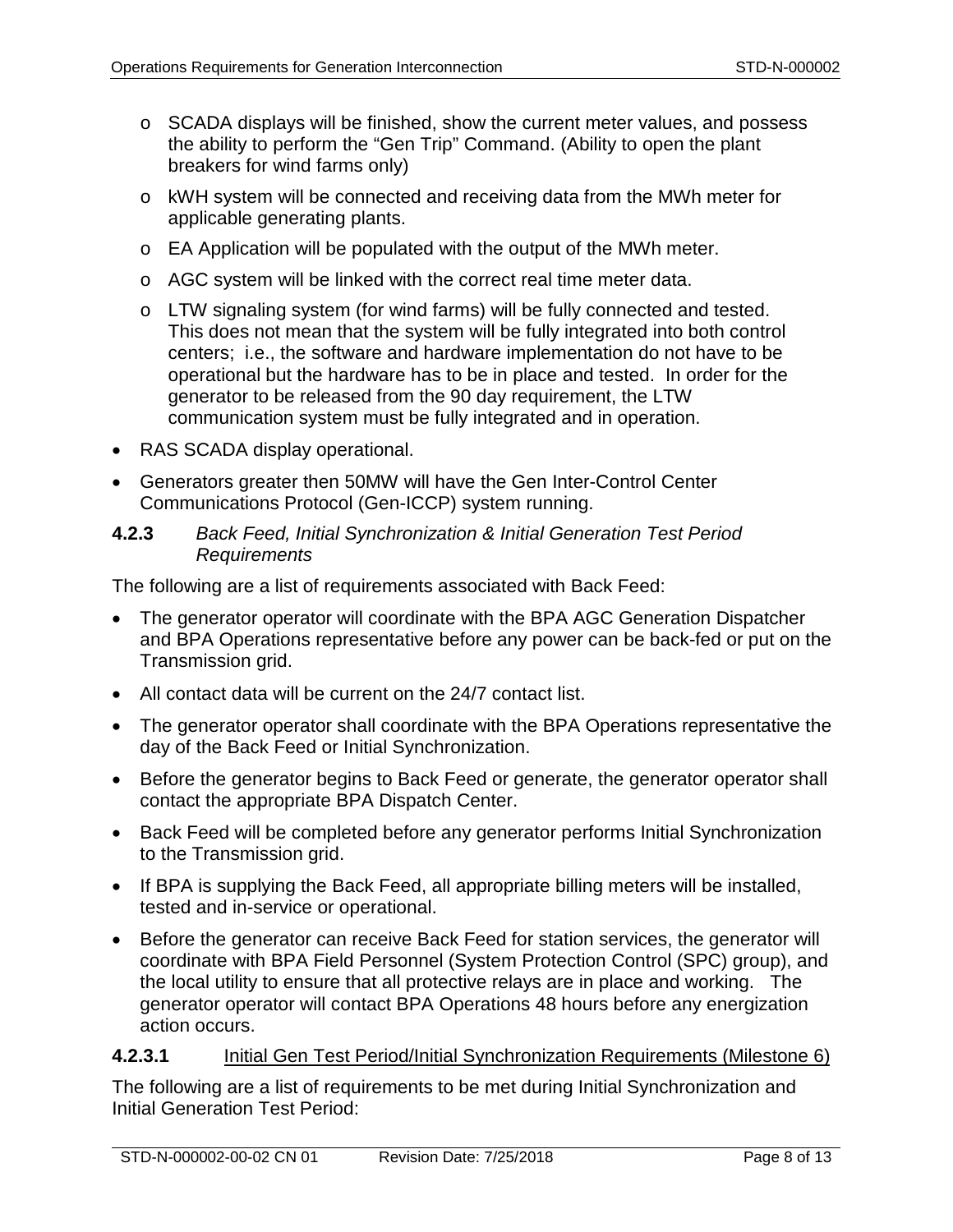- Back Feed will have been completed.
- For Variable Energy Resources (wind & solar generation):
	- o The generator will be required to stay below a BPA Operations specified MW value during the Initial Gen Testing period.
	- o This value will be supplied to the generator operator prior to Initial Synchronization by a BPA Operations representative.
- For Combustion/Fuel Generators:
	- o The generator operator should provide a generation testing schedule for coordination purposes with BPA Operations prior to the Initial Gen Testing period.

**Note:** If the generator operator does not supply all required technical data (i.e. dynamic data for BPA Operations Planning studies and reactive power capability data), this value will not be released and the generator will not be given permission to perform Initial Synchronization to the Transmission grid. This note applies to all generators.

• All applicable generators are required to follow OCBR requirements.

The generating plant will be required to monitor iCRS for notifications of OCBR events and command levels or have the LTW system fully integrated.

The generator will be responsible to follow all OCBR commands.

If the plant fails to follow the stated commands, they will be subject to BPA's Failure to Comply penalty and risk being assessed operational strikes. See OCBR for more information.

If not scheduling, the generator will be required to reduce generation output to zero during an OCBR Limit event.

If scheduling, the plant is required to reduce output to the LTW command level.

- During the Initial Gen Test/Initial Synchronization period, the generator will not be allowed to schedule power until the Final Meter Test is performed and completed.
- Once the generator has performed Initial Synchronization to the Transmission grid, the BPA Operations 90 day timer starts. (Start of 90 Day Test Period)

# <span id="page-8-0"></span>**4.2.4** *Final Meter Test* (Milestone 7)

The following are a list of requirements associated with the Final Meter Test Period:

The Final Meter Test will be defined as the value or point when the generator has enough generating units commissioned and available to fully test all meters on the site. This value is dependent on the size and configuration of the CTs and is determined by BPA SPC Field Personnel.

After the Final Meter Test, the generator will be freed from all generation limits except the following: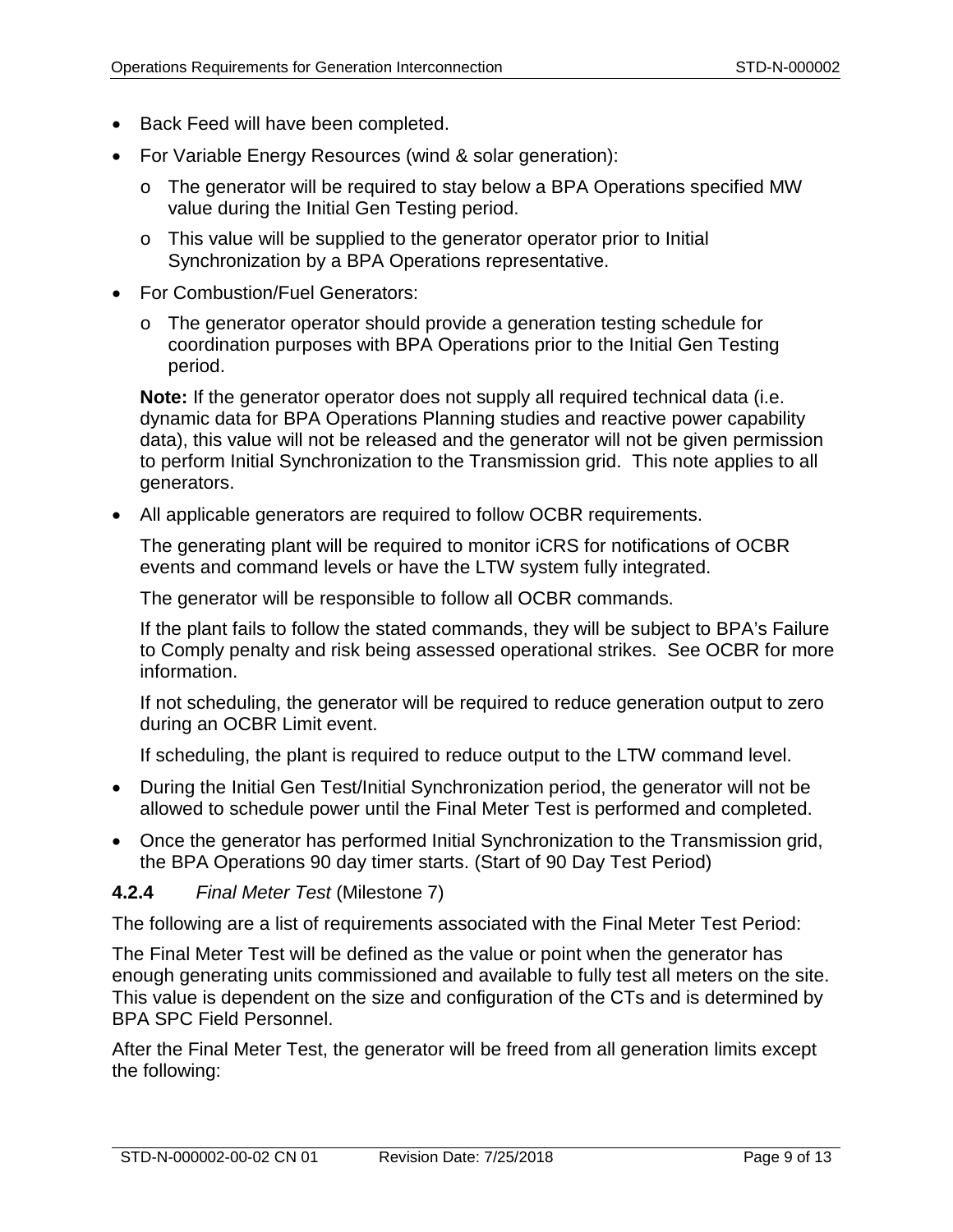• The generator will be allowed to generate up to a predetermined MW value without scheduling the output. This value is contingent on system conditions. This value will also be dependent on input from the BPA Field Personnel, BPA Operations Planning Group, and BPA Dispatch and the status of the requirements for the *90-day Test Period* [Section [4.2.5\]](#page-9-0).

An exception to this would be the case where items such as planned or unplanned line work have not been completed. In this situation, there will be a limit imposed on the generator. This value will be determined by the appropriate BPA Operations Planning study engineer.

Any other exception would be planned and communicated accordingly.

# <span id="page-9-0"></span>**4.2.5** *90 Day Test Period* (Milestone 8)

The following are a list of requirements associated with the 90 Day Test Period:

- The 90 Day Test Period is a period of 90 days during which the generator is allowed to generate for test purposes or for the generator to generate its operational limit with a generation schedule/estimate submitted. With approval from BPA Operations, the 90 Day Test Period will begin on the day the generator first performs Initial Synchronization to the Transmission grid (produces power), as determined by the meters at the interconnection point.
- All WECC & NERC applicable reliability standards and guidelines will be followed by the affected generating plant during this 90 Day Test Period.

#### **Notes:**

- o See the latest published version of the BPA Generation Imbalance Service Business Practice for additional information.
- $\circ$  BPA recommends that the generator perform generation control tests during this period to validate the performance of their controls.
- o In the event that the generator does not complete all operational requirements during the allotted time-frame, the generator may be subject to forced disconnection from the Transmission grid unless a request for an extension beyond the 90 Day Test Period is submitted and the request is reviewed and approved by BPA Operations.

# **4.2.6** *Release from Operations Notification* (Milestone 8)

"Operations Release 90 or OR90" will be defined as the point when all BPA Operations requirements are completed. The "Release from Operations Notification" is a notice (via email) sent out by the BPA Operations representative to affected personnel associated with the generator indicating that all applicable BPA Operations requirements have been completed. These requirements include:

- The LTW functions and systems have been fully tested and validated for the variable generator. (Does not apply to thermal units.) See section [4.2.2.5](#page-6-0) for more discussion on this issue.
- Generator is scheduling power.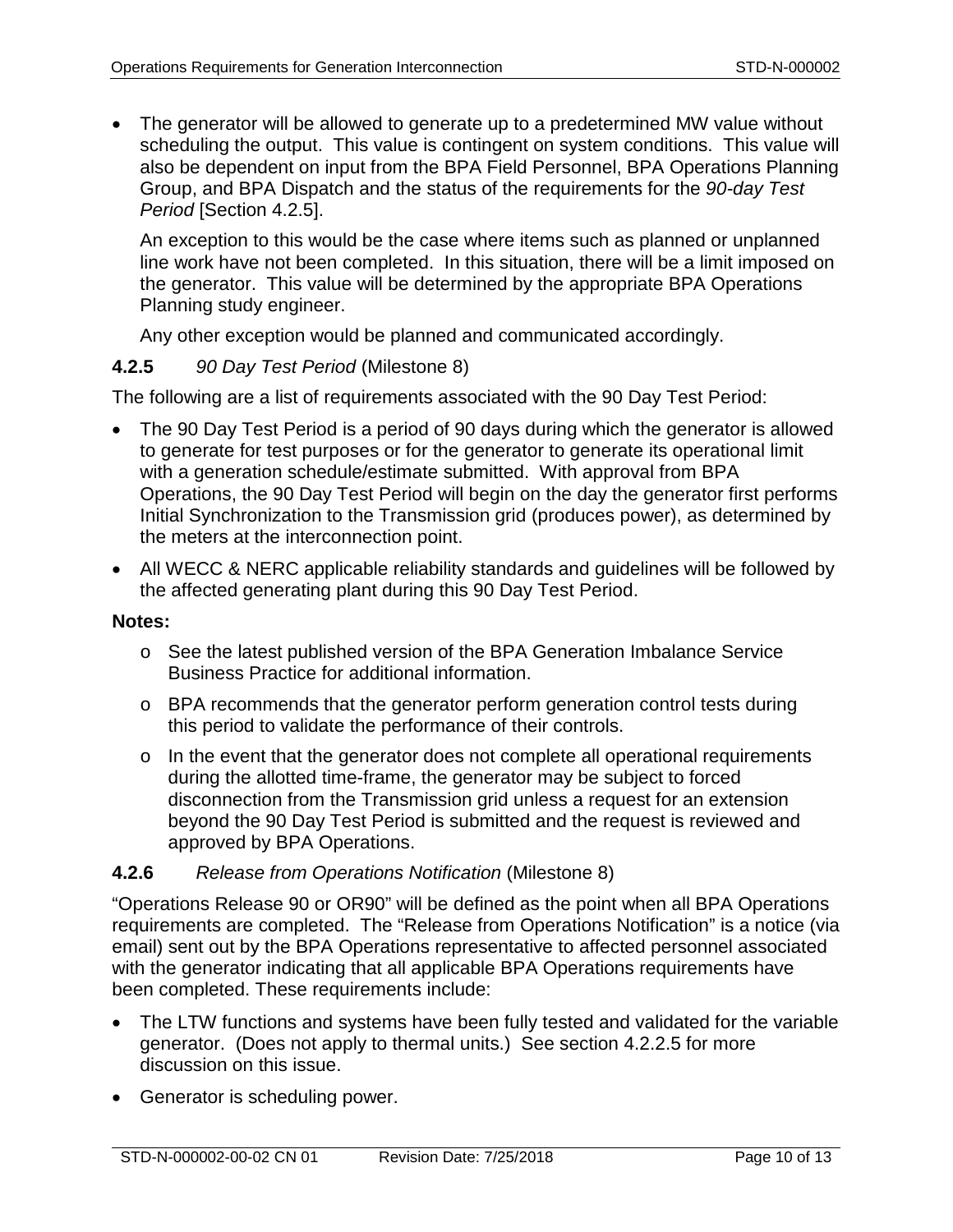• For a variable generator, the affected generator must complete the setup for visibility of OCBR functionality in the generating plant's EMS.

#### **Notes:**

o This notification can be provided earlier as long as the requirements outlined in this section are met.

#### **5. REFERENCES**

- Bonneville Power Administration (BPA), U.S. Department of Energy. STD-N-000002- 01-01, Process Diagram, Operations Requirements for Generation Interconnection. Portland, Oregon.
- Bonneville Power Administration (BPA), Control Center Communications Operations Group (TTCO), U.S. Department of Energy. 30 Day Turn-up Standard for New Communication Equipment Installations, STD-TTCO-002. Portland, Oregon.
- Bonneville Power Administration (BPA), Transmission Marketing & Sales Commercial Business Assessment Group (TSPQ), U.S. Department of Energy. BPA Generation Imbalance Service Business Practice. Portland, Oregon.
- Bonneville Power Administration (BPA), Transmission Operations Control Group (TOOC), U.S. Department of Energy. BPA RAS Operating Requirements. Portland, Oregon.
- Bonneville Power Administration (BPA), Transmission Operations Control Group (TOOC), U.S. Department of Energy. Operational Control of Balancing Reserves (OCBR). Portland, Oregon.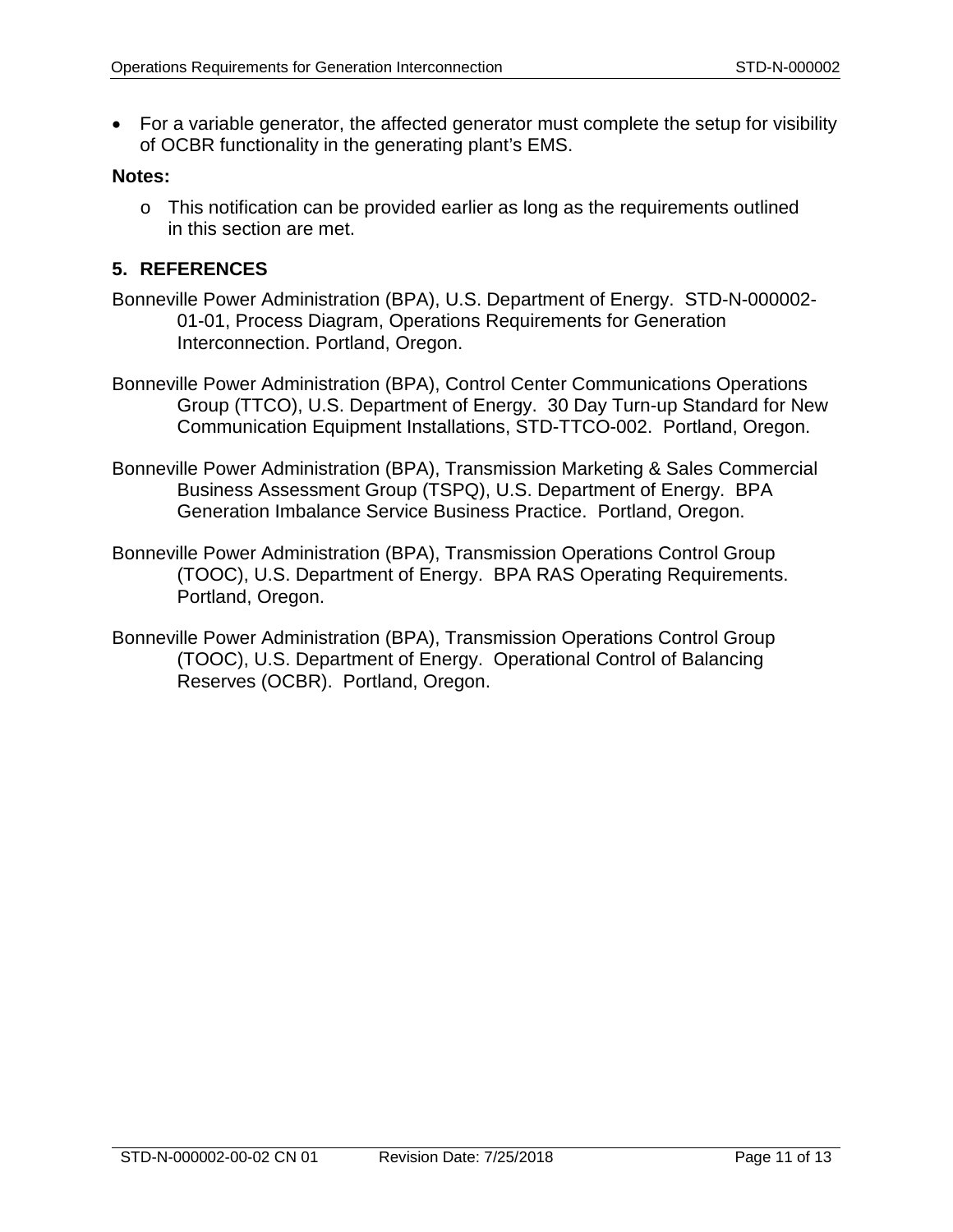# **APPENDIX**

# **A. Different Scenarios (examples) on how a generator connects to the BPA Transmission grid**

# **Scenario 1**

Plant A had a 50 MW name plate capacity. It wanted to start generating and marketing its power by December 1 of 2013. The current production schedule showed that all BPA equipment installation would be completed on Sept 1, 2013 and that the turbines would be ready to test on Sept 15, 2013. Plant A's Project Manager (PM) contacted the appropriate BPA Transmission AE and requested that BPA facilitate a coordination meeting between all parties involved at least 2 months before Sept 1. After meeting with BPA, Plant A's PM supplied all of the required technical data to the BPA Operations Planning Study group. Plant A then registers with EIR and iCRS applications. A month before Initial Synchronization, Plant A requests from BPA Operations Planning Study group the specified MW value for generation output needed for Initial Gen Testing period [Section 4.2.2.1]. During this time-frame, it was discovered that Plant A would not have the necessary reactive support in place for this generation. Due to this issue, it was determined that the plant would be limited to 4MW of generation output during the Initial Gen Testing period/Initial Synchronization and the limit would go to 10MW of generation output when the reactive support was in place. Once the generator performed Initial Synchronization to the Transmission grid, Plant A was able to begin testing the turbines. BPA field personnel determined that at least 10 MW of generation output would be needed to perform an in-service check for BPA's generation meters (to test the meters). As a result, Plant A was not allowed to conduct a Final Meter Test until the reactive support for this generation was obtained. During this time (Initial Gen Testing Period), Plant A was able to complete other BPA Operations requirements for generation interconnection to the Transmission grid. After 80 days from the Initial Synchronization date, Plant A was able to process the reactive support. What followed was a 9 day period of no wind activity. Realizing that they were approaching the end of the 90 Day Test Period window, Plant A requested an extension to allow them to stay on the Transmission grid as a result of no wind activity [Section 4.2.5]. The extension request was reviewed and approved. On the 91st day after Initial Synchronization, Plant A had sufficient wind activity to perform a Final Meter Test [Section 4.2.4]. The Final Meter Test was successful and Plant A was then allowed to schedule power. Finally, Plant A was sent a Release from Operations Notification [Section 4.2.6] for completing all the required BPA Operations requirements for this generation project.

# **Scenario 2**

Plant B was 6 weeks from the Initial Synchronization date. They had submitted all of the required paperwork and all applicable hardware and software systems were ready and operational. Three weeks prior to the Initial Synchronization date, the owners of Plant B decided to change the name and resubmit to the EIR. As a result of this decision, Plant B could not perform Initial Synchronization on the day as scheduled [Section 4.2.1]. The actual Initial Synchronization date had to be postponed at a